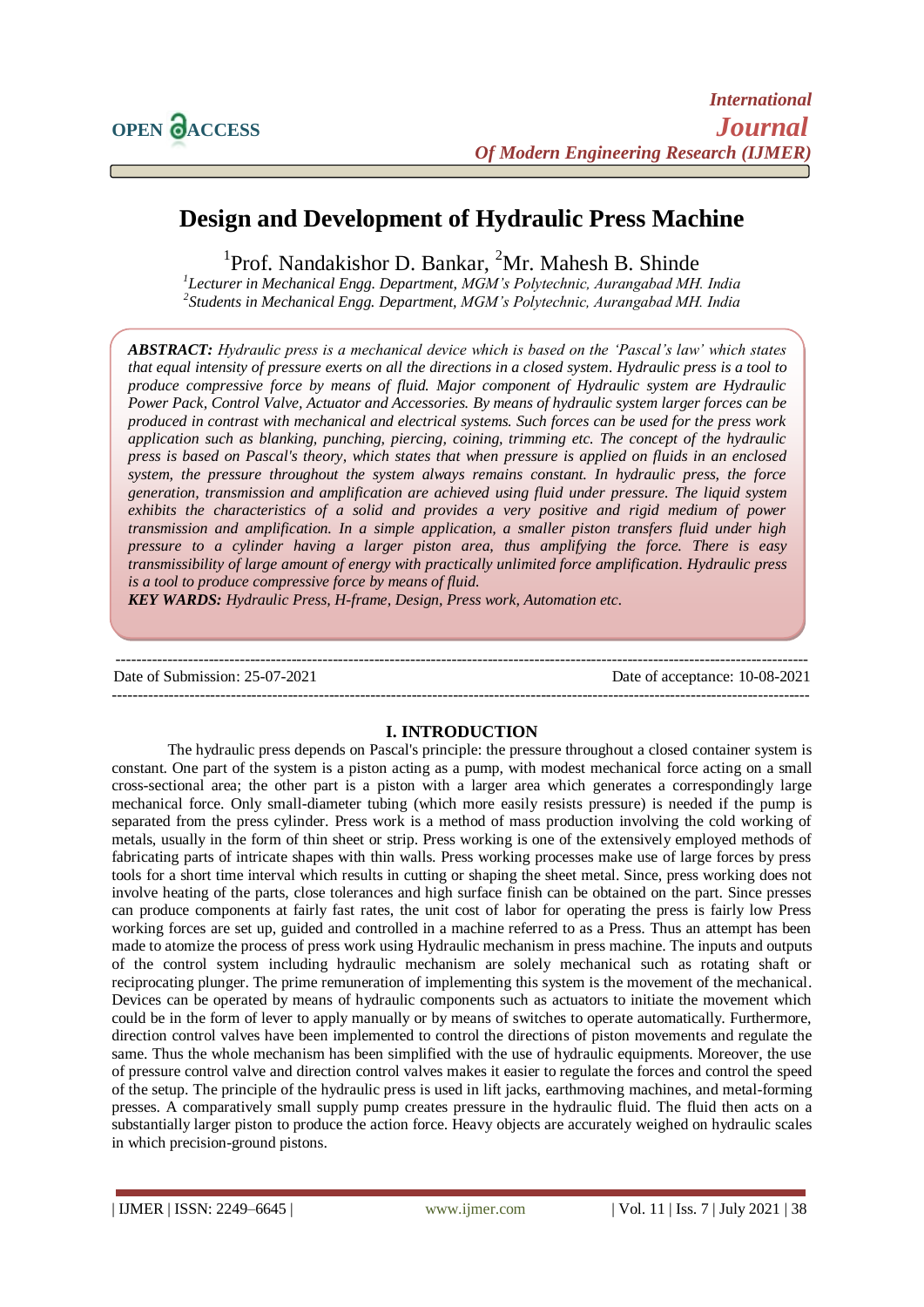## **II. LITERATURE REVIEW & OBJECTIVE**

Tejas Patel1 in this paper Authors show that hydraulic system is used to develop a press. The press will be useful for mass production of Washers. This may increase the productivity and increases the accuracy of the production. Event the press can be completely atomized by using the concept of ectrohydraulics. Direction control valve can be solenoid actuated to make the system close loop. Which may lead to higher production rate.[1]

Mr. K. Shravan Kuma in this paper Authors show that multi-purpose machine as it can be used for performing different tasks. By changing the die different operation like bending, blanking etc. can be performed on a hydraulic press machine. The design has main focus on reducing operator fatigue and increase safety, improving the flexibility and makes operation more convenient, and to achieve dimensional and positional accuracy. Components of press are designed to avoid bending failure e due to applied load. Mild steel is selected as material based on its properties such as high bending & tensile strength, it compatibility with operation like machining, welding, finishing, cutting etc. and cost as economic factor.<sup>[2]</sup>

Mr Piyush T. Patel in this paper Authors show that the machine was tested to ensure conformability to design objectives and service ability. By performing experiment for different thicknesses of sheets, it is concluded that molding operation is performed up to 5 mm. It is a multi-purpose machine as it can be used for performing different tasks. By changing the die different operation like bending, blanking etc. can be performed on a hydraulic press machine. The design has main focus on reducing operator fatigue and increase safety, improving the flexibility and makes operation more convenient, and to achieve dimensional and positional accuracy. Components of press are designed to avoid bending failure due to applied load. Mild steel is selected as material based on its properties such as high bending & tensile strength, it compatibility with operation like machining, welding, finishing, cutting etc. and cost as economic factor.

Neville Saches in this paper the Author focused on the causes of failure for understanding mechanical failure in machines components. Paper gives the brief introductions about the ductile fracture, fatigue failure and stress concentration. Paper also discussed the type of load is responsible to failure i.e., internal pressure, bending, torsion or a combination [3].

LeRoy Fitzwater, Richard Khalil, Ethan Hunter in this paper Authors show that the topology optimization method outlined herein provides convincing evidence to re-think the way aircraft structure is designed. Topology optimization is gaining popularity and requires some further development to document the effective use of this tool and to aid the engineer in producing quality designs. The benefits are numerous, including load path visualization, weight savings, increased systems design space, improved ballistic protection and fatigue resistance. These benefits offer a compelling incentive to employ this technology into the current design process to improve the performance of engineering products. Following figure shows the optimizations steps[4].

1) To analyze the problems present in existing press.

2) To design the critical components of the hydraulic press using geometric modeling software.

3) To analyze and optimize the critical areas of more than 2 ton hydraulic press.

## **III. DETAILS OF DESIGN, WORKING AND PROCESS**

Hydraulic press is a mechanical device which is based on the 'Pascal's law' which states that equal intensity of pressure exerts on all the directions in a closed system. It applicable here in such a way that if there is any pressure change at one point in a closed system then same intensity of pressure will change at other point in the same system. Hydraulic press is able to develop high forces with the application of less effort. There are two main parts in the hydraulic press assembly, one is called as ram and second one is known as plunger. Ram works as output medium where as plunger gives input. In between ram and plunger hydraulic fluid is filled in a closed reservoir which is responsible for the whole operation i.e. force and pressure transmission. In practical situation both plunger and ram have different size and area. If 'A' is the area of ram and 'a' is the area of plunger then the mechanical advantage of the system is equal to  $A/a$ ; which is the ratio of ram area to plunger area because pressure is defined as the force per unit area, if F is the force applied to the plunger and W is the load lift by the ram so according to the Pascal's law pressure is.

 $P = F/a = W/A$  or  $W = F (A/a)$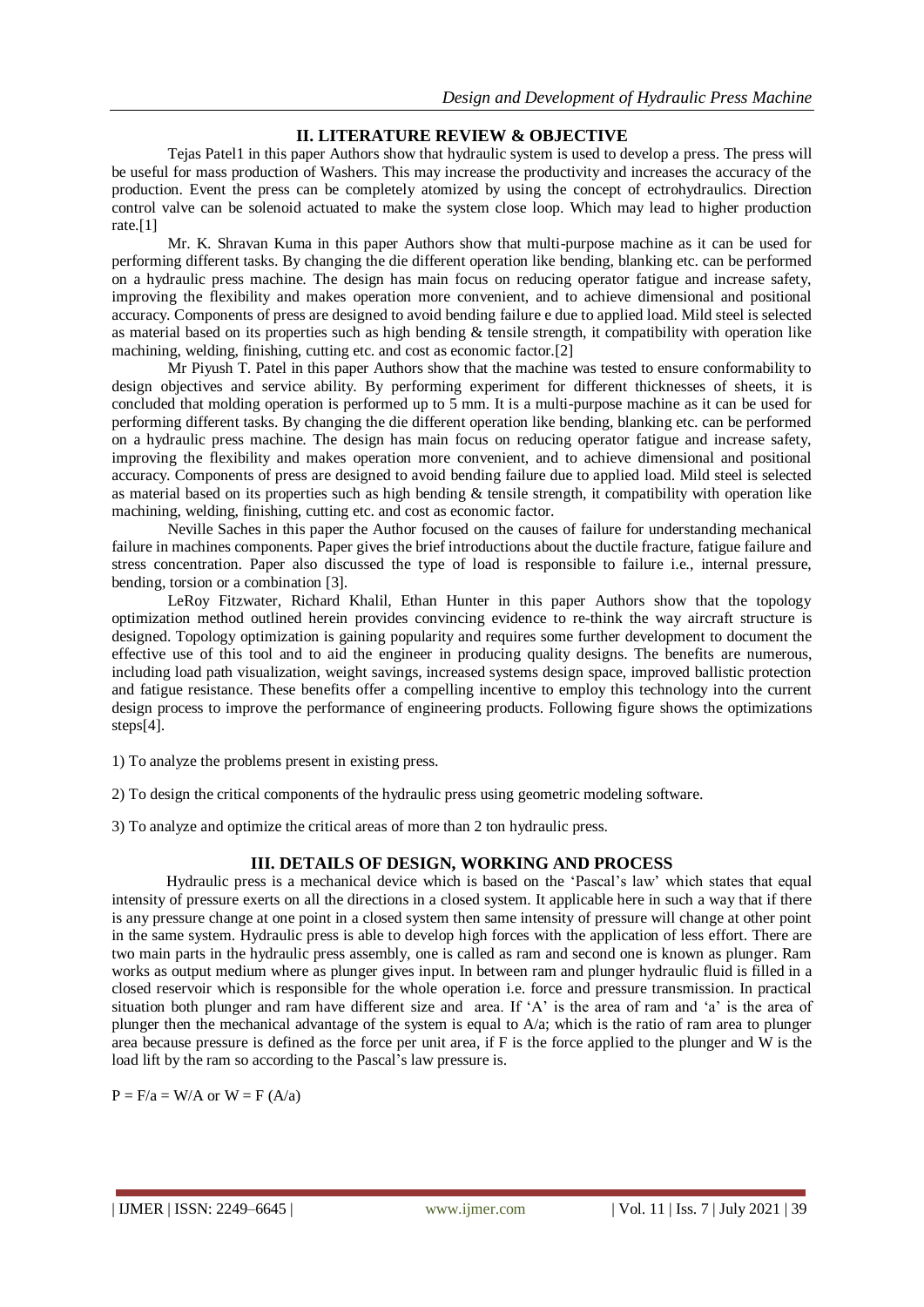

**Figure 1: Concept of Pascal's Law**

Above relations shows that by adjusting the area of the ram and plunger we can able to use it in several Applications where we can easily develop high forces by applying only small amount of force. In practical hydraulic press system, generally multiple rams are assembled together. The number of rams used depends upon the working load. In hydraulic press multiple rams of small sizes are preferred instead of a single large size ram to control the thrust forces because it is easy to control the thrust forces on small size as compare to large size. In press assembly one side/table is always fixed while the other is moving by the application of ram force and in between fixed as free side pressing operation is take place. Ram is operated by the hydraulic pressure of fluid. The high pressure liquid is supplied by using pump and hydraulic accumulator. Hydraulic accumulator works as the junction between the pump and the rams. Hydraulic accumulator stores the high pressure liquid when press is at stationary position. Hydraulic press is used where high thrust is required for operation.

### **3.1 Specification:**

- Frame- Height: 725 mm
- Width-380 mm
- C-channel: 72x40mm
- Spring: Elastic Type- No. of Quantity: 2
- Free length: 230 mm
- Jack:-Capacity: 5 tons
- Height- 300 mm

## **3.2 Manufacturing Process:**

Hydraulic presses are available in many types of construction which is also true of mechanical presses. Following construction details just gives the basic idea of dimensions of different parts used in the design module. Base is manufactured from 75x40 mm two c-channel of length 380 mm welded together .The height can be adjusted using rods. The die used for a particular given shape is welded at the bottom plate. The dimensions of the frame is 725x380 mm of c-channel of 75x40 mm with two support of c-channel Spring having free length 230 mm is fixed between middle plate and frame so as to get the flexible movement of the Movable plate. Punch is welded at the bottom of the movable plate. Jack is mounted in between the frame and middle plate. The basic Manufacturing process is shown in below figure. In 1797, Brahma built the first hydraulic press in history. Here EE depict racks, D - cover, and C - the press platform, integral with its piston, while the outer cylinder was cast together with a base for struts. In the present section can be seen next to the cylinder collar Maudsley, also shown separately enlarged by the letter Q. The cylinder press was connected to a flexible tube with separate pressure pump. Its solid piston movement was set in the initial GH via a lever rod H 'and the guide rod K. The pump is normally strengthened at the cast iron box serves as a reservoir for liquids (water, oil or glycerin) in the same reservoir fluid flowed back when the pressure reached set value and safety valve V lifted his load P or when the shutter opens the screw to release the liquid and allow the piston to move down again.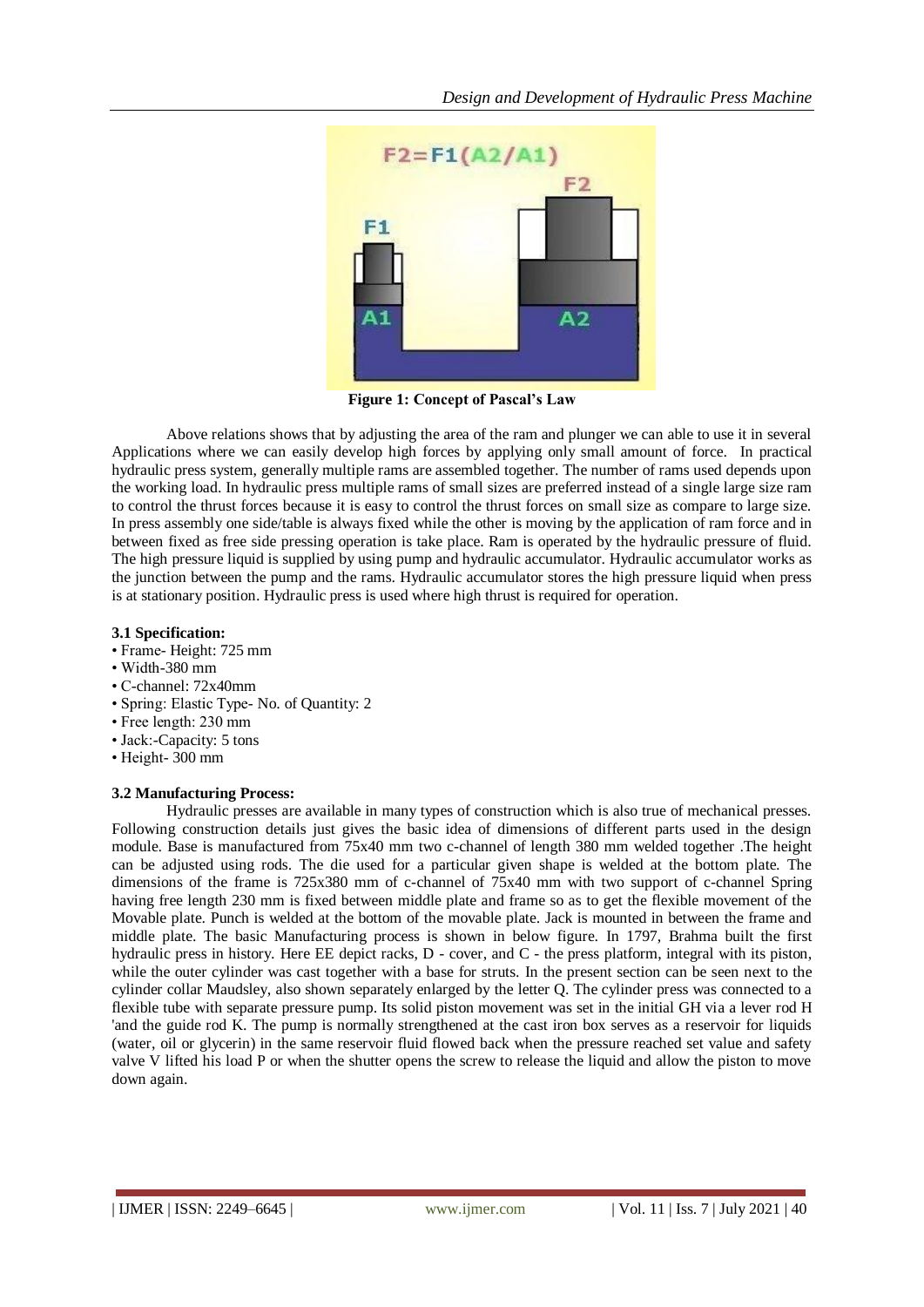

**Figure 2: Design of Press Machine** 

## **3.3 Parts of Press Machine Support structure**

It is an assembly of support frame and bed. Both the channels bolster each other with the help of a supportive plate welded at the top of the structure. Further it is welded at the foundation to give the whole assembly a framed structure. The bed which holds a die is clamped on the holes as shown in the figure.



**Figure 1:** Actual Press Machine

## **Bed**

Bed is a plate on which the die is supposed to held. It is used for mounting the die on support frame at desired position. Figure 3 shows the design of bed where the holes produced on the sides shows the support plate to be clamped on support frame.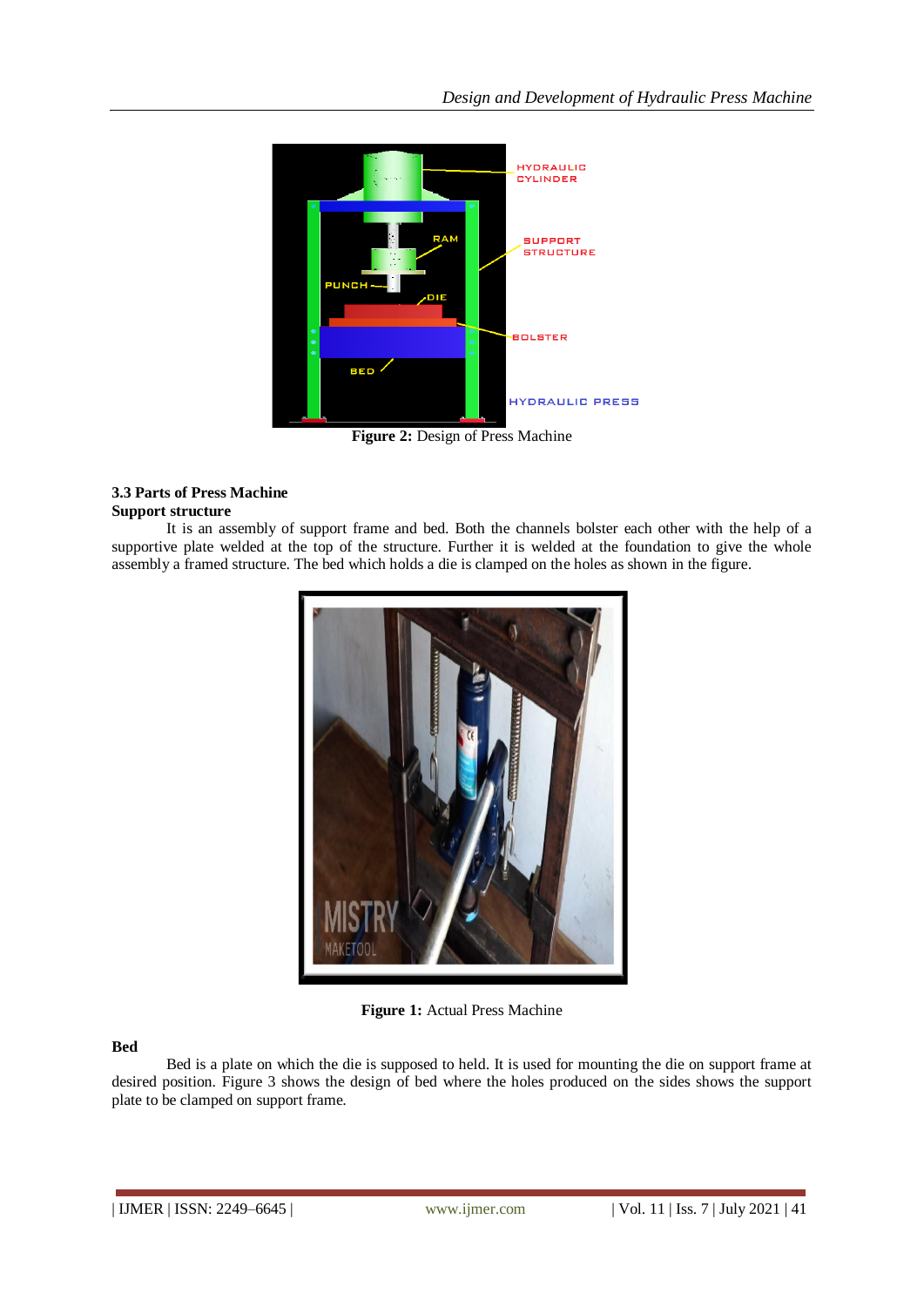#### **Die**

Die is an integral part of any manufacturing process which enables the desired shape that one require. Here for the experimental purpose a compound die have been used which produces a washer from the strip of sheet metal. The dimensions of the outcome washers are as follow. Outer diameter  $= 30$  mm, Inner diameter  $=$ 10 mm. A blanking die produces a flat piece of material by cutting the desired shape in single operation. The finished part is referred to as a blank. Generally a blanking die may only cut an outer contour of part, often used for parts with no internal features.

#### **Punch**

Punch is the male component of die. In compound die we used two punch one cuts inner diameter of washer and another cuts outer diameter of same. Punch which cuts I.D. is placed at bottom side of female die. Second punch that cuts outer diameter of washer is attached with piston rod of hydraulic cylinder. Position of same punch is above side of die. Here figure 6 shows the section view of punch that cuts outer diameter.

#### **Plunger and Hydraulic cylinder**

Plunger has been purchased from the market. Main function of plunger in our project is it provides required hydraulic pressure to our hydraulic cylinder. Hydraulic cylinders get their power from pressurized hydraulic fluid, which is typically oil. The hydraulic cylinder consists of a cylinder barrel, in which a piston connected to a piston rod moves back and forth. The barrel is closed on each end by the cylinder bottom (also called the cap end) and by the cylinder head where the piston rod comes out of the cylinder. The piston has sliding rings and seals. The piston divides the inside of the cylinder in two chambers, the bottom chamber (cap end) and the piston rod side chamber (rod end). The hydraulic pressure acts on the piston to do linear work and motion.

## **3.4 Details of components**

Name of part and Material used 1 Base-Mild steel 2 Movable plate-Mild steel 3 Spring-Mild steel 4 Upper plate-Mild steel 5 Jack-Mild steel 6 Body-Cast iron 7 Die-Mild steel

#### **3.5 Types of Hydraulic Press**

There are many different types of hydraulic presses catering to the various requirements of industries. Some of them are as follows:

**Arbor Presses**: These presses are usually used when the work involved is not of a heavy- duty nature. These presses come in a variety of sizes and specifications. But compared to other hydraulic presses, they do not compress large amounts of pressure required to generate more output.

**Laminating Presses:** Unlike other hydraulic presses that are operated automatically, these presses make use of manual labor. Laminating presses have two openings that are known as plates. One is used for heating whereas the other is used for cooling. This makes the lamination process comparatively faster.

**C- Frame Presses**: These presses have a 'C' like shape, which is specifically designed to maximize the floor space for the workers in order to move around easily at the workplace. Unlike other presses that have multiprocesses, the C- frame presses only include a single press application. Its application includes straightening, drawing and mostly includes assembling work.

**Pneumatic Presses**: These presses are the most basic hydraulic presses used in industries because they compress the air to create a pressure in order to gain movement. The advantage of pneumatic presses is that the operations are performed fast whereas the disadvantage of this press is that it cannot create extremely high pressures, as other hydraulic presses are able to create. The pneumatic presses are often used in car and aircraft brakes system. The industrial uses of pneumatic presses would include assembling, drawing, punching, etc.

**Power Presses:** These presses are used in large industries that demand the use of heavy machinery and equipments. There are 2 kinds of power presses on the basis of the type of clutch used. They are full revolution and part revolution clutch. In case of a full revolution clutch, the clutch cannot be disrupted until and unless the crankshaft makes a full revolution.